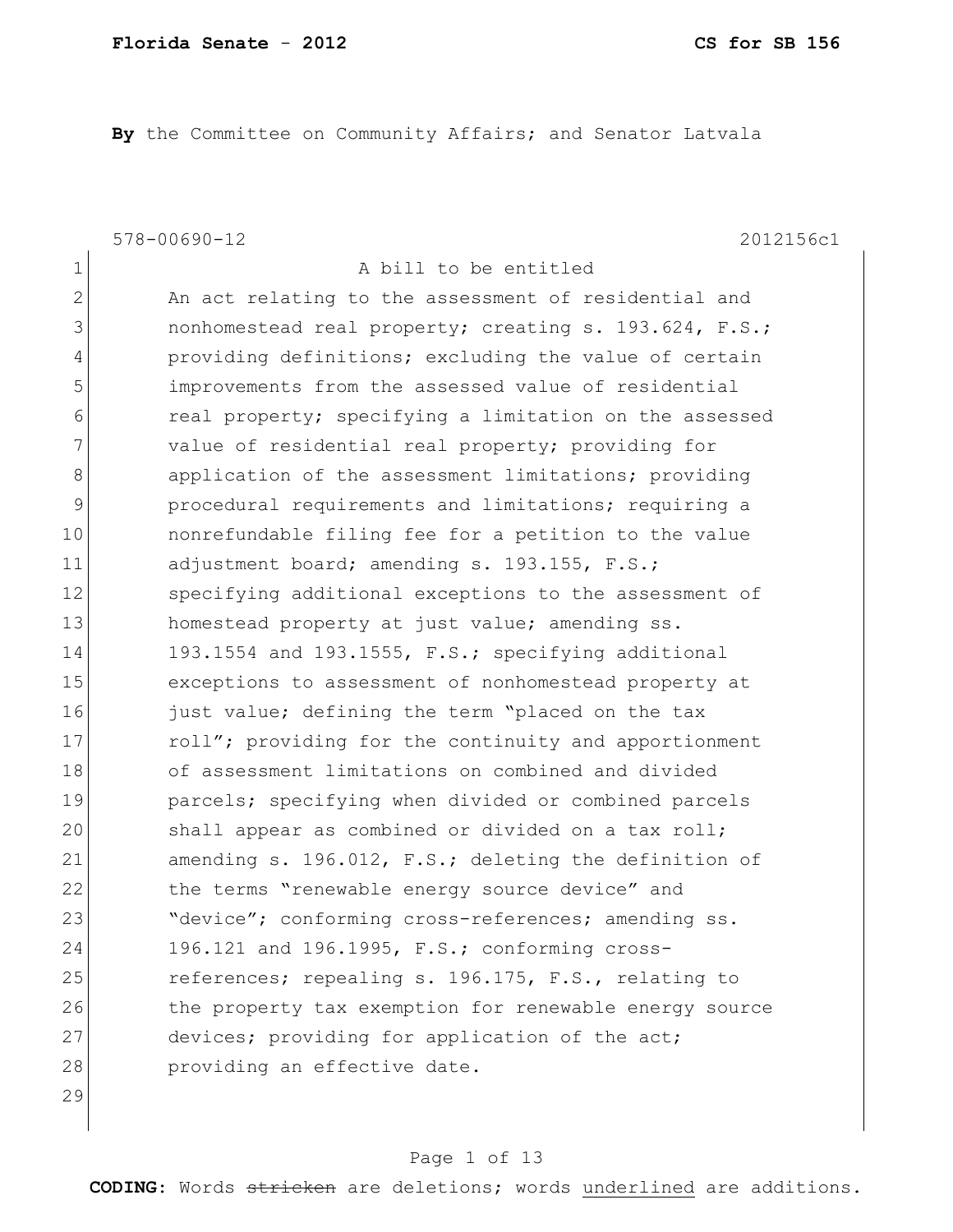|    | $578 - 00690 - 12$<br>2012156c1                               |
|----|---------------------------------------------------------------|
| 30 | Be It Enacted by the Legislature of the State of Florida:     |
| 31 |                                                               |
| 32 | Section 1. Section 193.624, Florida Statutes, is created to   |
| 33 | read:                                                         |
| 34 | 193.624 Assessment of residential property.-                  |
| 35 | (1) For the purposes of this section:                         |
| 36 | (a) "Changes or improvements made for the purpose of          |
| 37 | improving a property's resistance to wind damage" means:      |
| 38 | 1. Improving the strength of the roof-deck attachment;        |
| 39 | 2. Creating a secondary water barrier to prevent water        |
| 40 | intrusion;                                                    |
| 41 | 3. Installing wind-resistant shingles;                        |
| 42 | 4. Installing gable-end bracing;                              |
| 43 | 5. Reinforcing roof-to-wall connections;                      |
| 44 | 6. Installing storm shutters; or                              |
| 45 | 7. Installing opening protections.                            |
| 46 | (b) "Renewable energy source device" means any of the         |
| 47 | following equipment that collects, transmits, stores, or uses |
| 48 | solar energy, wind energy, or energy derived from geothermal  |
| 49 | deposits:                                                     |
| 50 | 1. Solar energy collectors, photovoltaic modules, and         |
| 51 | inverters.                                                    |
| 52 | 2. Storage tanks and other storage systems, excluding         |
| 53 | swimming pools used as storage tanks.                         |
| 54 | 3. Rockbeds.                                                  |
| 55 | 4. Thermostats and other control devices.                     |
| 56 | 5. Heat exchange devices.                                     |
| 57 | 6. Pumps and fans.                                            |
| 58 | 7. Roof ponds.                                                |
|    |                                                               |

# Page 2 of 13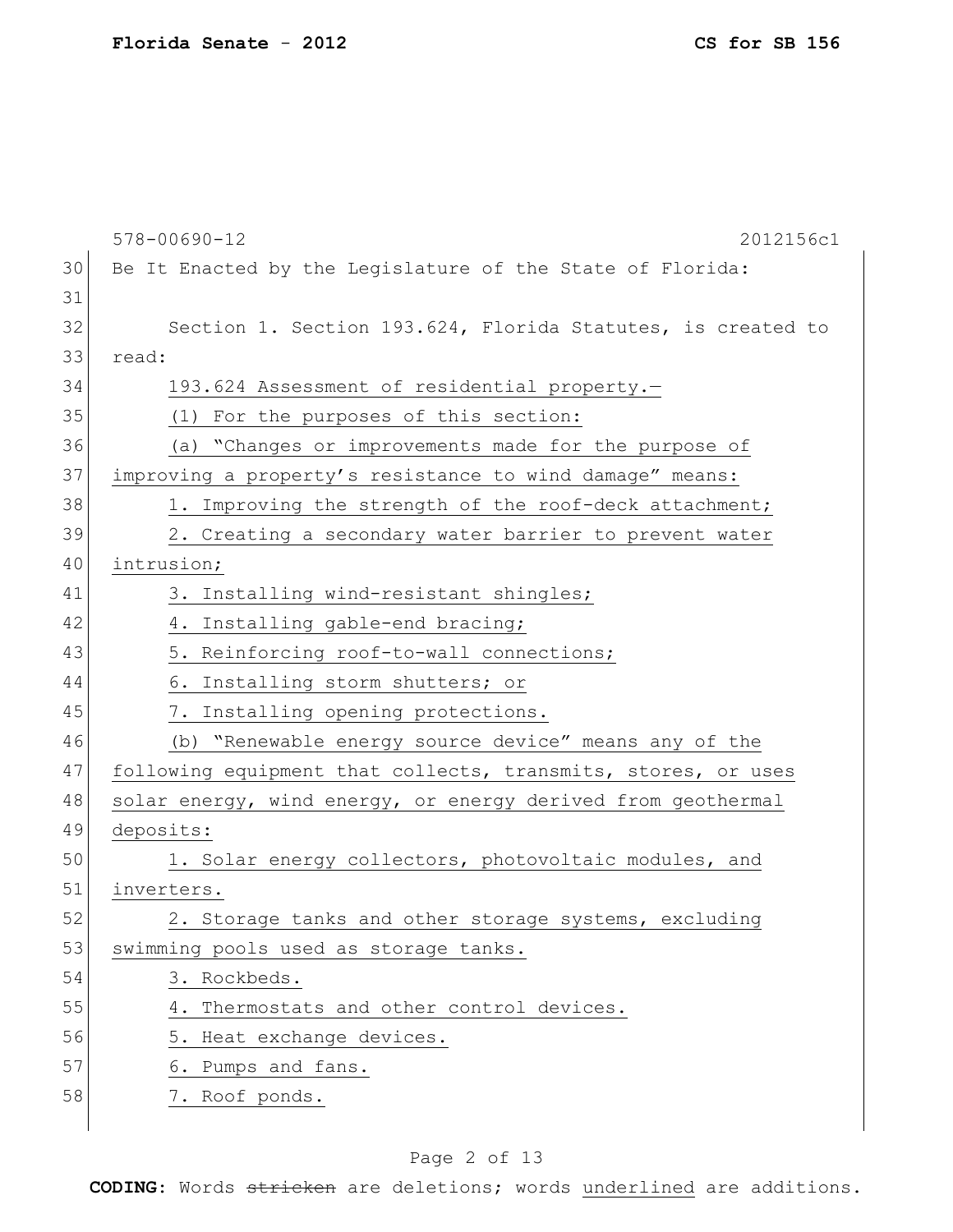|    | $578 - 00690 - 12$<br>2012156c1                                  |
|----|------------------------------------------------------------------|
| 59 | 8. Freestanding thermal containers.                              |
| 60 | 9. Pipes, ducts, refrigerant handling systems, and other         |
| 61 | equipment used to interconnect such systems; however, such       |
| 62 | equipment does not include conventional backup systems of any    |
| 63 | type.                                                            |
| 64 | 10. Windmills and wind turbines.                                 |
| 65 | 11. Wind-driven generators.                                      |
| 66 | 12. Power conditioning and storage devices that use wind         |
| 67 | energy to generate electricity or mechanical forms of energy.    |
| 68 | 13. Pipes and other equipment used to transmit hot               |
| 69 | geothermal water to a dwelling or structure from a geothermal    |
| 70 | deposit.                                                         |
| 71 | (2) In determining the assessed value of real property used      |
| 72 | for residential purposes, the just value of changes or           |
| 73 | improvements made for the purpose of improving a property's      |
| 74 | resistance to wind damage and the just value of renewable energy |
| 75 | source devices may not be added to the assessed value as limited |
| 76 | by s. 193.155 or s. 193.1554.                                    |
| 77 | (3) The assessed value of real property used for                 |
| 78 | residential purposes may not exceed the total just value of the  |
| 79 | property minus the combined just values of changes or            |
| 80 | improvements made for the purpose of improving a property's      |
| 81 | resistance to wind damage and renewable energy source devices.   |
| 82 | (4) This section applies to new and existing construction        |
| 83 | used for residential purposes.                                   |
| 84 | (5) A parcel of residential property may not be assessed         |
| 85 | pursuant to this section unless an application is filed on or    |
| 86 | before March 1 of the first year the property owner claims the   |
| 87 | assessment reduction for renewable energy source devices or      |
|    |                                                                  |

# Page 3 of 13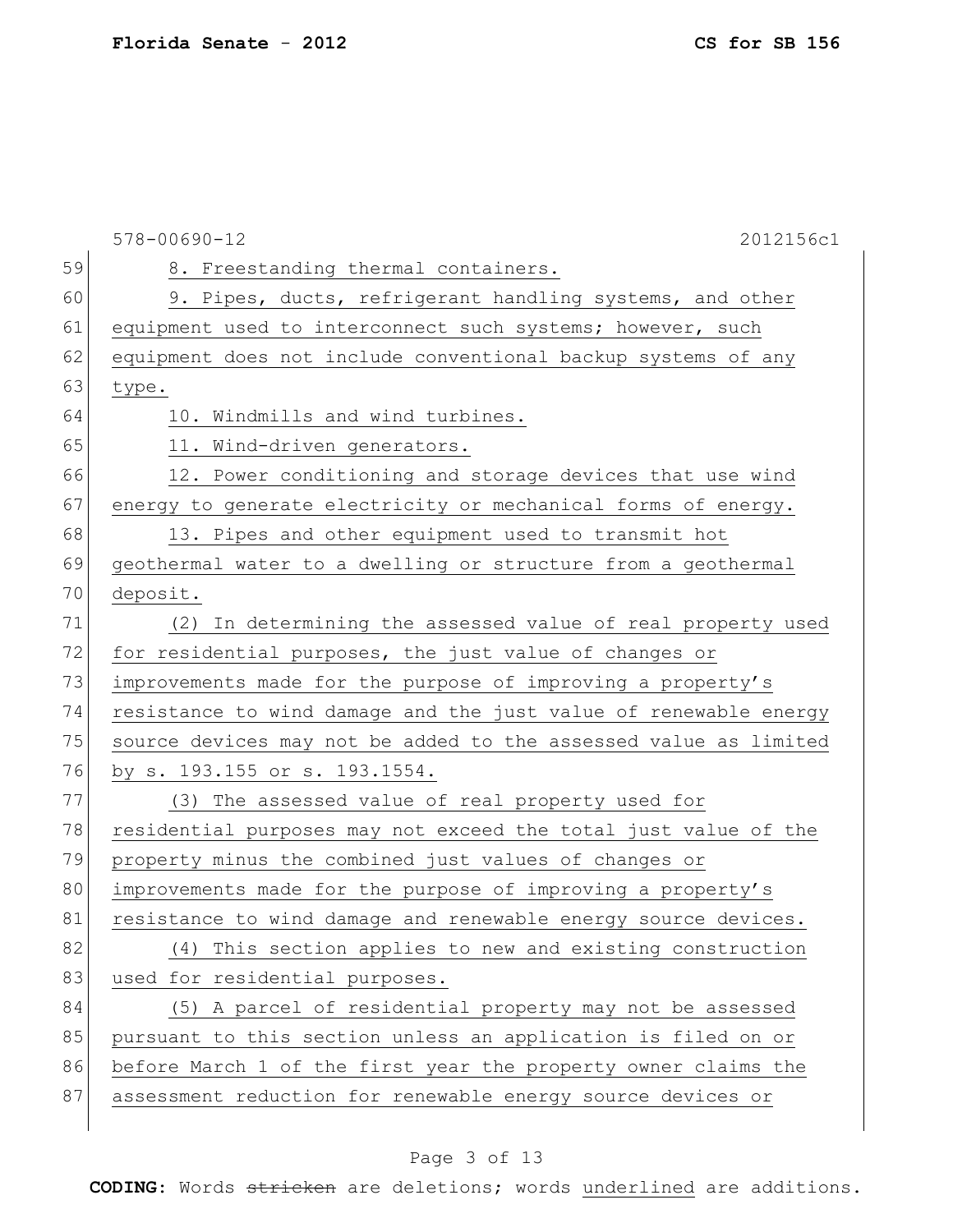578-00690-12 2012156c1 88 changes or improvements made for the purpose of improving the 89 property's resistance to wind damage. The property appraiser may 90 require the taxpayer or the taxpayer's representative to furnish 91 | the property appraiser such information as may reasonably be 92 required to establish the just value of the renewable energy 93 source devices or changes or improvements made for the purpose 94 of improving the property's resistance to wind damage. Failure 95 to make timely application by March 1 constitutes a waiver of 96 the property owner to have his or her assessment calculated 97 under this section. However, an applicant who fails to file an 98 application by March 1 may file a late application and may file, 99 pursuant to s.  $194.011(3)$ , a petition with the value adjustment 100 board requesting assessment under this section. The petition 101 must be filed on or before the 25th day after the mailing of the 102 notice by the property appraiser as provided in s. 194.011(1). 103 Notwithstanding s. 194.013, the applicant must pay a 104 nonrefundable fee of \$15 upon filing the petition. Upon 105 reviewing the petition, if the property is qualified to be 106 assessed under this section and the property owner demonstrates 107 particular extenuating circumstances judged by the property 108 appraiser or the value adjustment board to warrant granting 109 assessment under this section, the property appraiser shall 110 calculate the assessment pursuant to this section. 111 Section 2. Paragraph (a) of subsection (4) of section

112 193.155, Florida Statutes, is amended to read:

113 193.155 Homestead assessments.—Homestead property shall be 114 assessed at just value as of January 1, 1994. Property receiving 115 the homestead exemption after January 1, 1994, shall be assessed 116 at just value as of January 1 of the year in which the property

### Page 4 of 13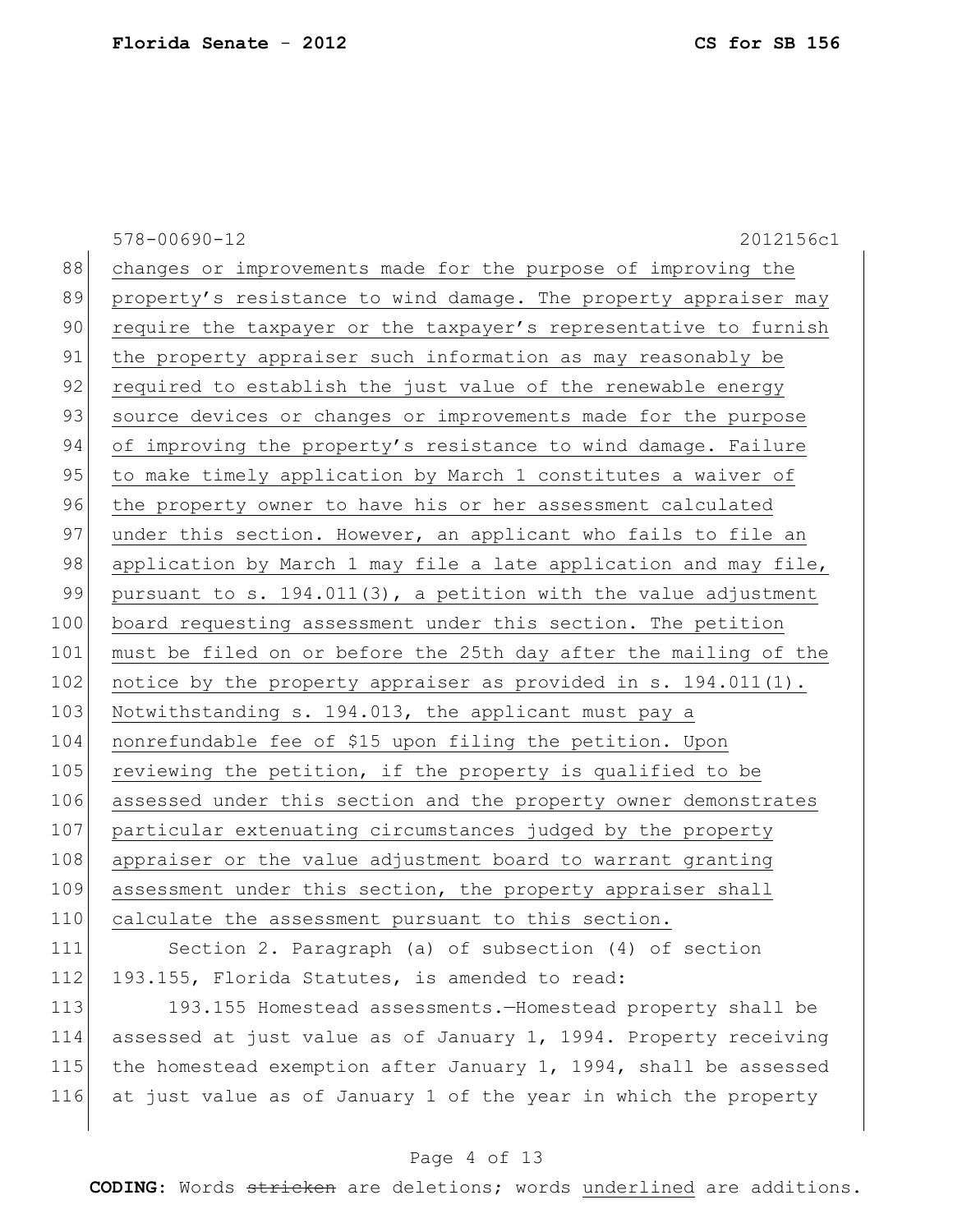|     | $578 - 00690 - 12$<br>2012156c1                                     |
|-----|---------------------------------------------------------------------|
| 117 | receives the exemption unless the provisions of subsection (8)      |
| 118 | apply.                                                              |
| 119 | $(4)$ (a) Except as provided in paragraph (b) and s. 193.624,       |
| 120 | changes, additions, or improvements to homestead property shall     |
| 121 | be assessed at just value as of the first January 1 after the       |
| 122 | changes, additions, or improvements are substantially completed.    |
| 123 | Section 3. Subsection $(1)$ , paragraph $(a)$ of subsection $(6)$ , |
| 124 | and subsection (7) of section 193.1554, Florida Statutes, are       |
| 125 | amended to read:                                                    |
| 126 | 193.1554 Assessment of nonhomestead residential property.-          |
| 127 | (1) As used in this section, the term:                              |
| 128 | (a) "Nonhomestead residential property" means residential           |
| 129 | real property that contains nine or fewer dwelling units,           |
| 130 | including vacant property zoned and platted for residential use,    |
| 131 | and that does not receive the exemption under s. 196.031.           |
| 132 | (b) "Placed on the tax roll" means the year any property,           |
| 133 | as of January 1, becomes eligible for assessment under this         |
| 134 | section and becomes a nonhomestead property or a property that      |
| 135 | has been combined or divided.                                       |
| 136 | $(6)$ (a) Except as provided in paragraph (b) and s. 193.624,       |
| 137 | changes, additions, or improvements to nonhomestead residential     |
| 138 | property shall be assessed at just value as of the first January    |
| 139 | 1 after the changes, additions, or improvements are                 |
| 140 | substantially completed.                                            |
| 141 | (7) Any property that is combined or divided after January          |
| 142 | 1 and included as a combined or divided parcel on the tax notice    |
| 143 | shall receive any current assessment limitation on the newly        |
| 144 | combined parcel or parcels or have any current assessment           |
| 145 | limitation apportioned among the newly created parcel or            |
|     |                                                                     |

# Page 5 of 13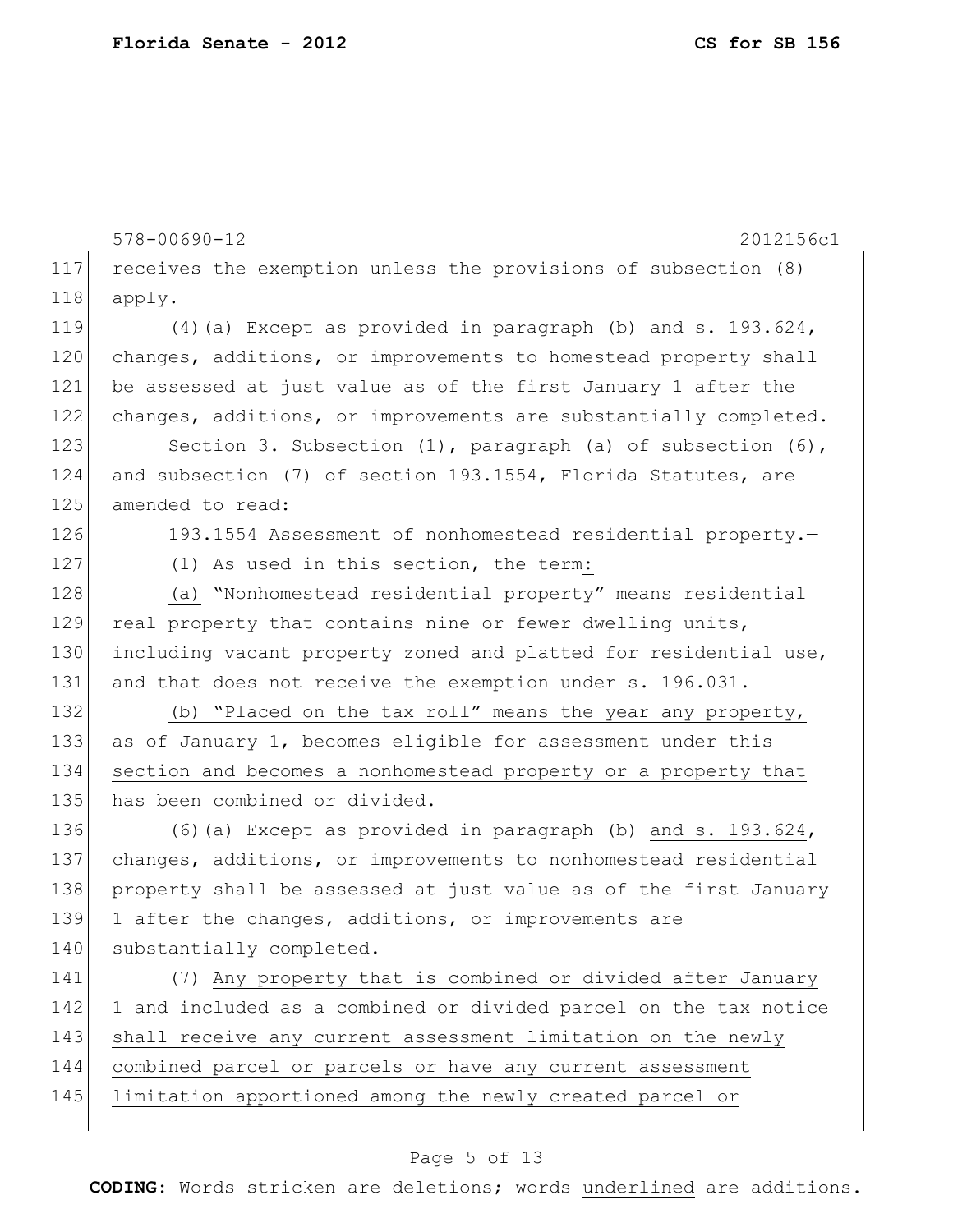|     | $578 - 00690 - 12$<br>2012156c1                                  |
|-----|------------------------------------------------------------------|
| 146 | parcels, and the property may not be considered combined or      |
| 147 | divided for purposes of this section until the following January |
| 148 | 1, when the parcel or parcels shall be considered placed on the  |
| 149 | tax roll as a combined or divided parcel or parcels. Any         |
| 150 | increase in the value of property assessed under this section    |
| 151 | which is attributable to combining or dividing parcels shall be  |
| 152 | assessed at just value, and the just value shall be apportioned  |
| 153 | among the parcels created.                                       |
| 154 | Section 4. Subsections (1) and (7) of section 193.1555,          |
| 155 | Florida Statutes, are amended to read:                           |
| 156 | 193.1555 Assessment of certain residential and                   |
| 157 | nonresidential real property.-                                   |
| 158 | (1) As used in this section, the term:                           |
| 159 | (a) "Nonresidential real property" means real property that      |
| 160 | is not subject to the assessment limitations set forth in s.     |
| 161 | $4(a)$ , (c), (d), or (g), Art. VII of the State Constitution.   |
| 162 | (b) "Improvement" means an addition or change to land or         |
| 163 | buildings which increases their value and is more than a repair  |
| 164 | or a replacement.                                                |
| 165 | (c) "Placed on the tax roll" means the year any property,        |
| 166 | as of January 1, becomes eligible for assessment under this      |
| 167 | section and becomes a nonhomestead property or a property that   |
| 168 | has been combined or divided.                                    |
| 169 | (7) Any property that is combined or divided after January       |
| 170 | 1 and included as a combined or divided parcel on the tax notice |
| 171 | shall receive any current assessment limitation on the newly     |
| 172 | combined parcel or parcels or have any current assessment        |
| 173 | limitation apportioned among the newly created parcel or         |
| 174 | parcels, and the property may not be considered combined or      |
|     |                                                                  |

# Page 6 of 13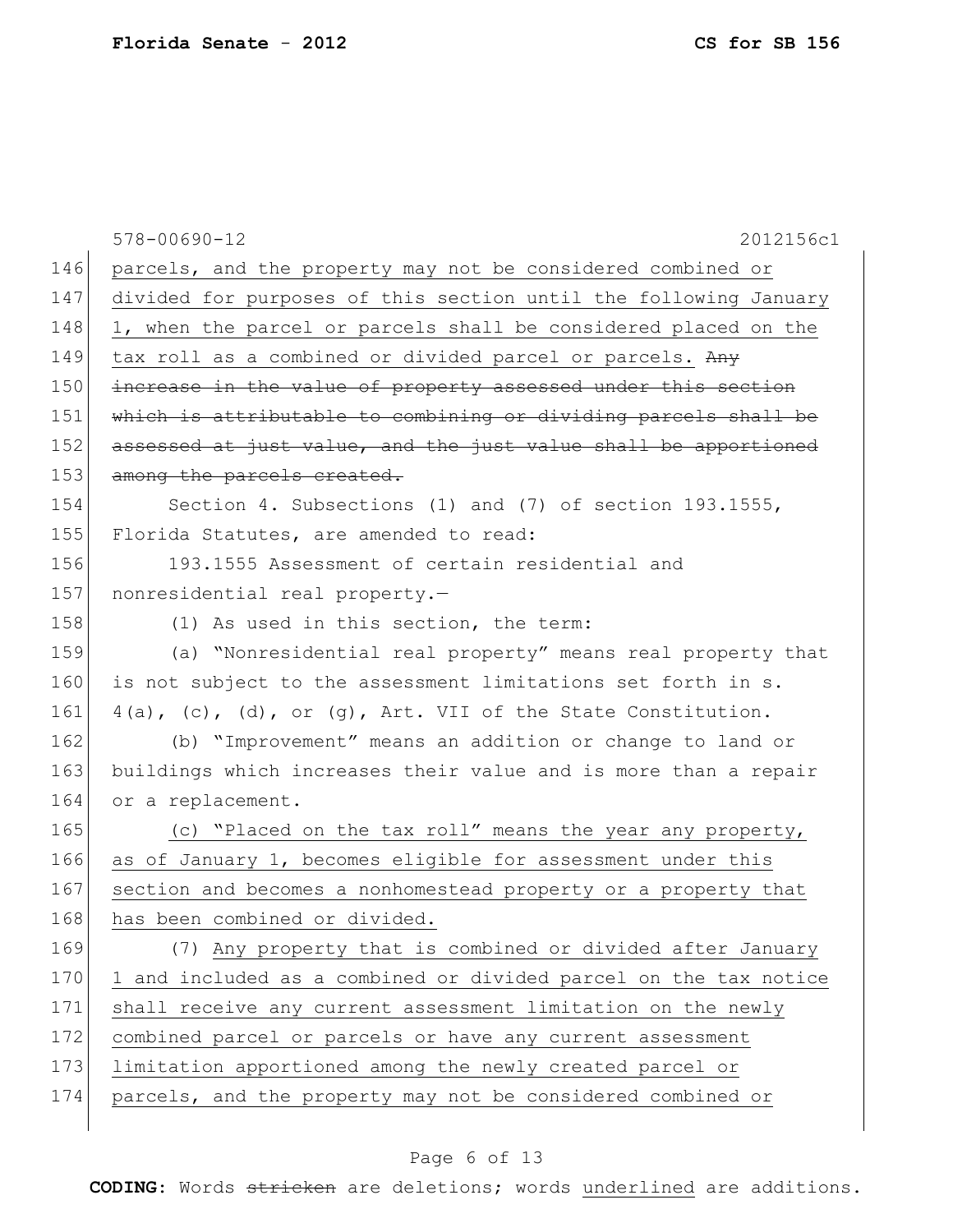|     | $578 - 00690 - 12$<br>2012156c1                                  |
|-----|------------------------------------------------------------------|
| 175 | divided for purposes of this section until the following January |
| 176 | 1, when the parcel or parcels shall be considered placed on the  |
| 177 | tax roll as a combined or divided parcel or parcels. Any         |
| 178 | increase in the value of property assessed under this section    |
| 179 | which is attributable to combining or dividing parcels shall be  |
| 180 | assessed at just value, and the just value shall be apportioned  |
| 181 | among the parcels created.                                       |
| 182 | Section 5. Subsections (14) through (20) of section              |
| 183 | 196.012, Florida Statutes, are amended to read:                  |
| 184 | 196.012 Definitions.-For the purpose of this chapter, the        |
| 185 | following terms are defined as follows, except where the context |
| 186 | clearly indicates otherwise:                                     |
| 187 | (14) "Renewable energy source device" or "device" means any      |
| 188 | of the following equipment which, when installed in connection   |
| 189 | with a dwelling unit or other structure, collects, transmits,    |
| 190 | stores, or uses solar energy, wind energy, or energy derived     |
| 191 | from geothermal deposits:                                        |
| 192 | (a) Solar energy collectors.                                     |
| 193 | (b) Storage tanks and other storage systems, excluding           |
| 194 | swimming pools used as storage tanks.                            |
| 195 | $(e)$ Rockbeds.                                                  |
| 196 | (d) Thermostats and other control devices.                       |
| 197 | (e) Heat exchange devices.                                       |
| 198 | (f) Pumps and fans.                                              |
| 199 | (g) Roof ponds.                                                  |
| 200 | (h) Freestanding thermal containers.                             |
| 201 | (i) Pipes, ducts, refrigerant handling systems, and other        |
| 202 | equipment used to interconnect such systems; however,            |
| 203 | conventional backup systems of any type are not included in this |
|     |                                                                  |

# Page 7 of 13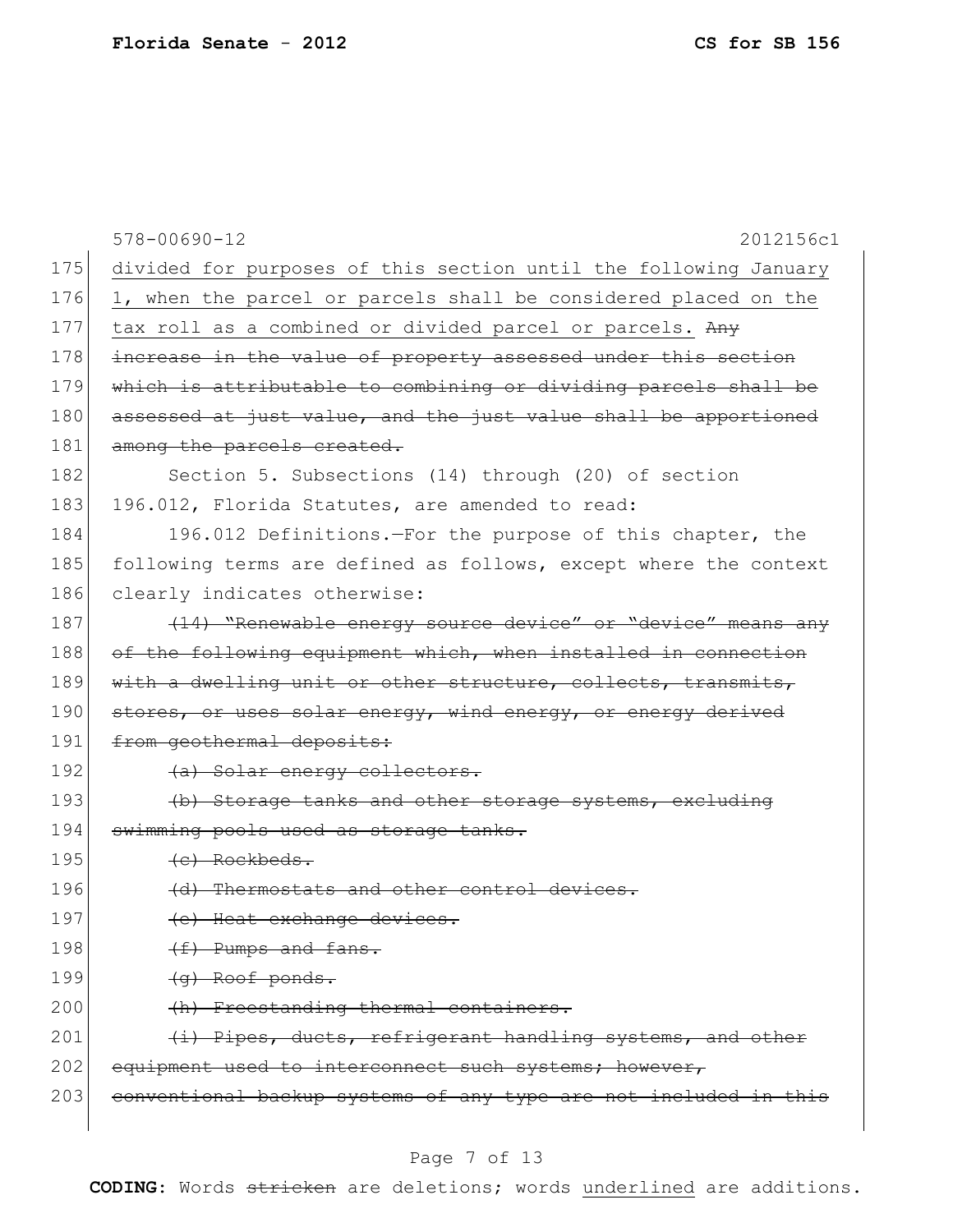578-00690-12 2012156c1  $204$  definition.  $205$   $\longleftrightarrow$  Windmills. 206 (k) Wind-driven generators.  $207$  (1) Power conditioning and storage devices that use wind 208 energy to generate electricity or mechanical forms of energy. 209 (m) Pipes and other equipment used to transmit hot 210 geothermal water to a dwelling or structure from a geothermal  $211$  deposit. 212  $(14)$   $(15)$  "New business" means: 213 (a)1. A business or organization establishing 10 or more 214 new jobs to employ 10 or more full-time employees in this state, 215 paying an average wage for such new jobs that is above the 216 average wage in the area, which principally engages in any one 217 or more of the following operations: 218 a. Manufactures, processes, compounds, fabricates, or 219 produces for sale items of tangible personal property at a fixed 220 location and which comprises an industrial or manufacturing 221 plant; or 222 b. Is a target industry business as defined in s.  $223$   $288.106(2)(t)$ ; 224 2. A business or organization establishing 25 or more new 225 jobs to employ 25 or more full-time employees in this state, the 226 sales factor of which, as defined by s. 220.15(5), for the 227 facility with respect to which it requests an economic 228 development ad valorem tax exemption is less than 0.50 for each 229 year the exemption is claimed; or 230 3. An office space in this state owned and used by a 231 business or organization newly domiciled in this state; provided 232 such office space houses 50 or more full-time employees of such

### Page 8 of 13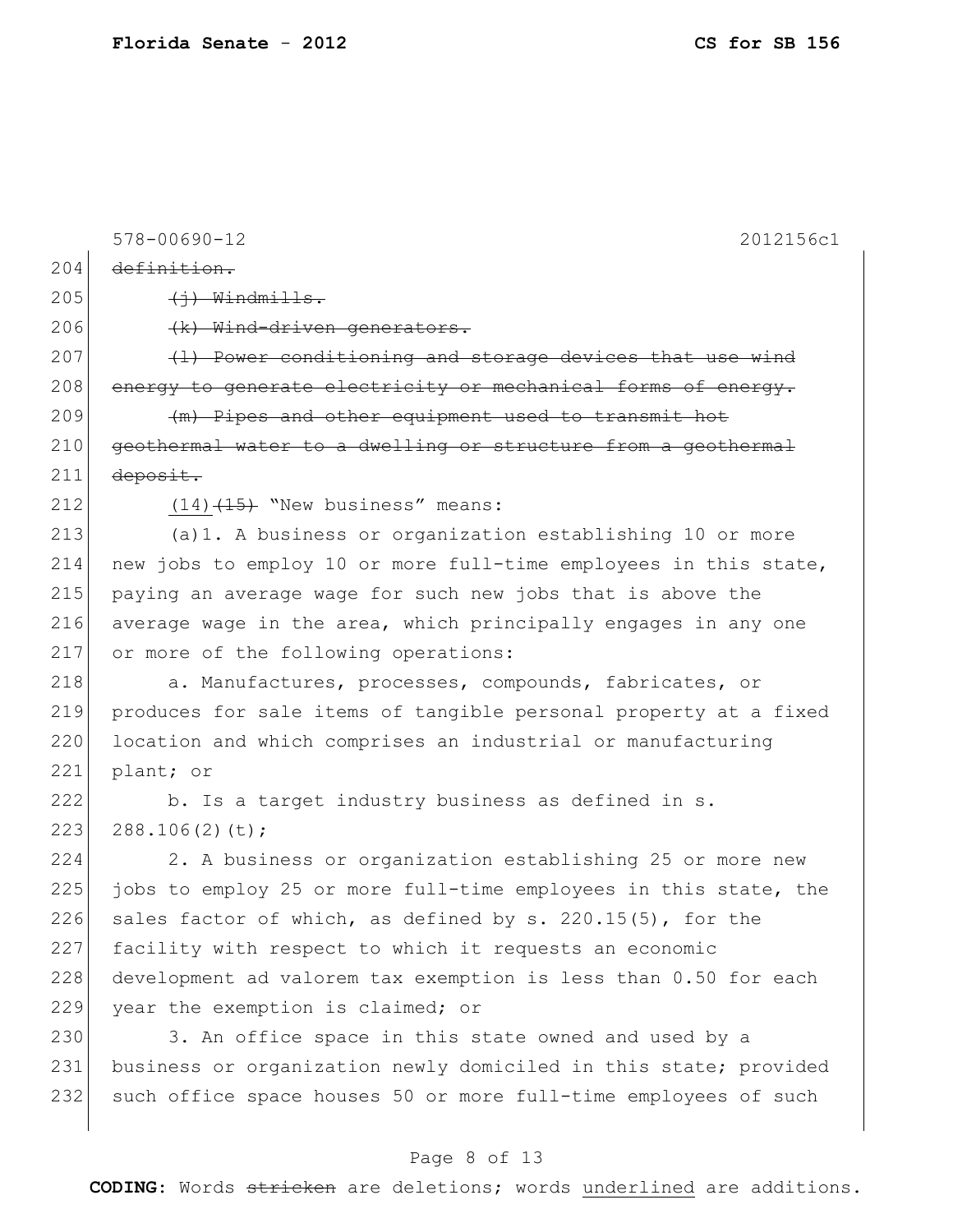578-00690-12 2012156c1 233 business or organization; provided that such business or 234 organization office first begins operation on a site clearly 235 separate from any other commercial or industrial operation owned 236 by the same business or organization. 237 (b) Any business or organization located in an enterprise 238 zone or brownfield area that first begins operation on a site 239 clearly separate from any other commercial or industrial 240 operation owned by the same business or organization. 241 (c) A business or organization that is situated on property 242 annexed into a municipality and that, at the time of the 243 annexation, is receiving an economic development ad valorem tax 244 exemption from the county under s. 196.1995. 245 (15)<del>(16)</del> "Expansion of an existing business" means: 246 (a)1. A business or organization establishing 10 or more 247 new jobs to employ 10 or more full-time employees in this state, 248 paying an average wage for such new jobs that is above the 249 average wage in the area, which principally engages in any of 250 the operations referred to in subparagraph  $(14)$  (a)1.  $\overline{(15) (a)+}$ ; 251 or 252 2. A business or organization establishing 25 or more new 253 jobs to employ 25 or more full-time employees in this state, the 254 sales factor of which, as defined by s. 220.15(5), for the 255 facility with respect to which it requests an economic 256 development ad valorem tax exemption is less than 0.50 for each 257 year the exemption is claimed; provided that such business 258 increases operations on a site located within the same county, 259 municipality, or both colocated with a commercial or industrial 260 operation owned by the same business or organization under 261 common control with the same business or organization, resulting

### Page 9 of 13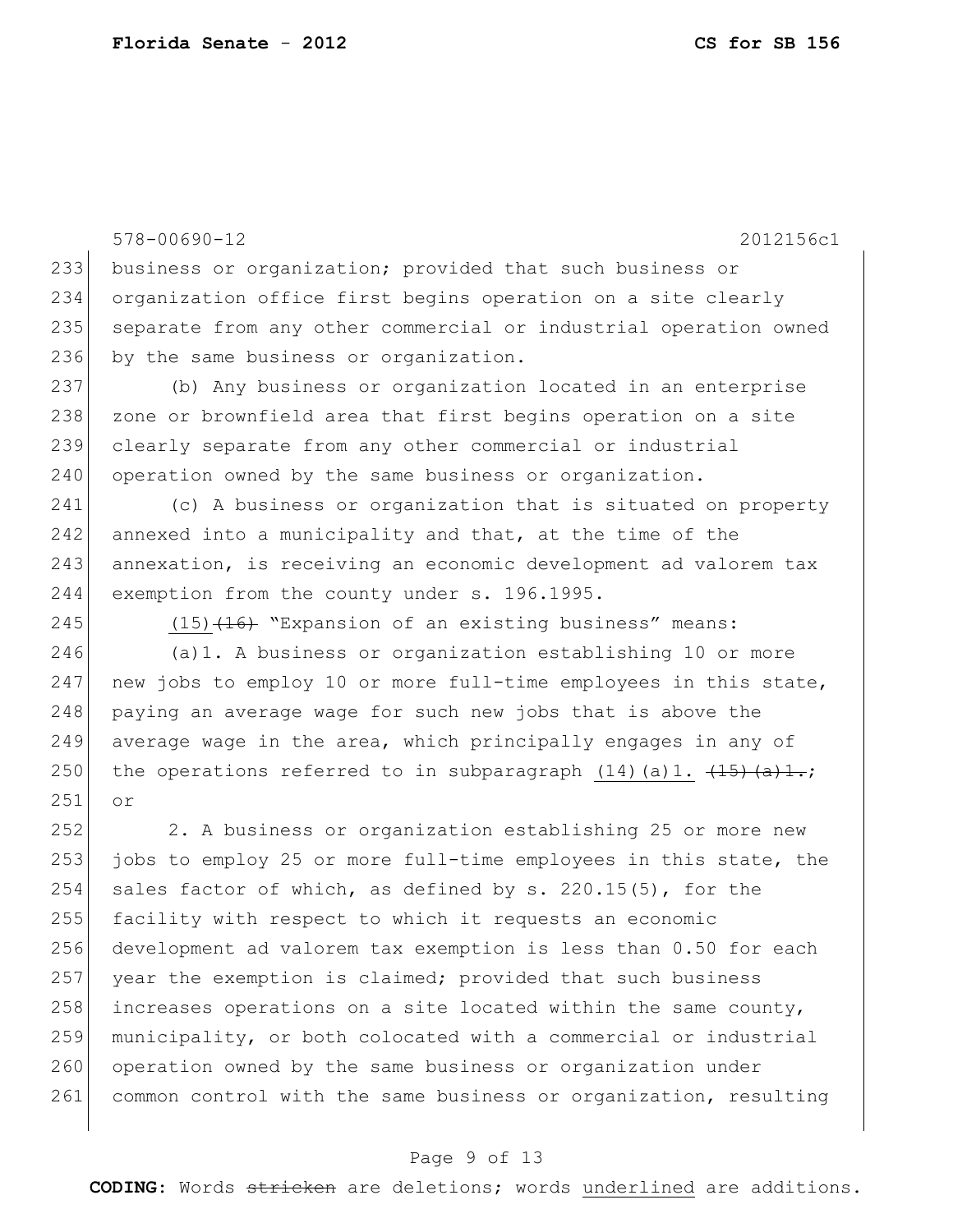578-00690-12 2012156c1 262 in a net increase in employment of not less than 10 percent or 263 an increase in productive output or sales of not less than 10 264 percent.

265 (b) Any business or organization located in an enterprise 266 zone or brownfield area that increases operations on a site 267 located within the same zone or area colocated with a commercial 268 or industrial operation owned by the same business or 269 organization under common control with the same business or 270 organization.

271 (16)<del>(17)</del> "Permanent resident" means a person who has 272 established a permanent residence as defined in subsection (17)  $273$   $(18)$ .

274 (17)<del>(18)</del> "Permanent residence" means that place where a 275 person has his or her true, fixed, and permanent home and 276 principal establishment to which, whenever absent, he or she has 277 the intention of returning. A person may have only one permanent  $278$  residence at a time; and, once a permanent residence is 279 established in a foreign state or country, it is presumed to 280 continue until the person shows that a change has occurred.

 $(18)$   $(19)$  "Enterprise zone" means an area designated as an enterprise zone pursuant to s. 290.0065. This subsection expires on the date specified in s. 290.016 for the expiration of the Florida Enterprise Zone Act.

285 (19)<del>(20)</del> "Ex-servicemember" means any person who has served 286 as a member of the United States Armed Forces on active duty or 287 state active duty, a member of the Florida National Guard, or a 288 | member of the United States Reserve Forces.

289 Section 6. Subsection (2) of section 196.121, Florida 290 Statutes, is amended to read:

#### Page 10 of 13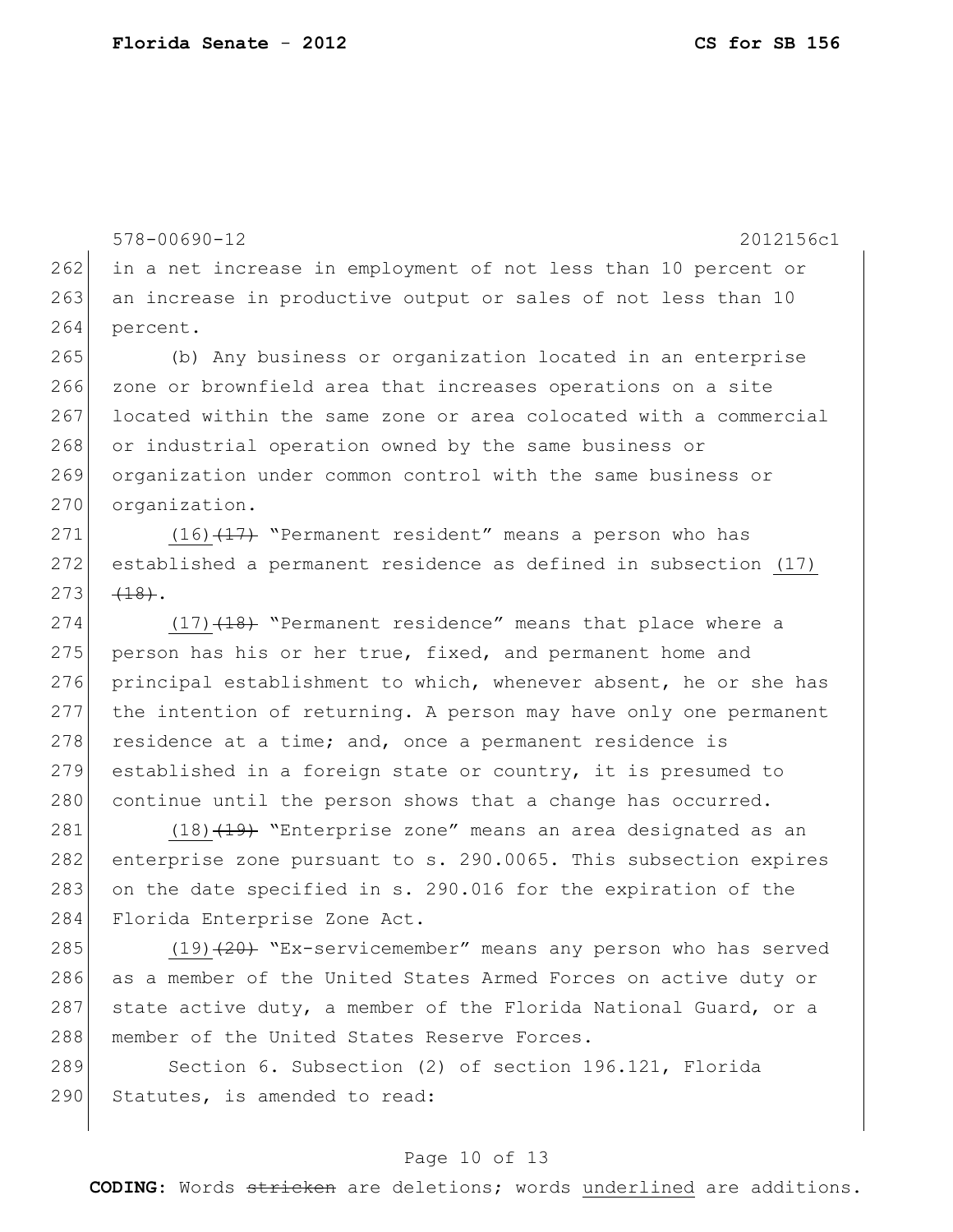578-00690-12 2012156c1 291 196.121 Homestead exemptions; forms.- (2) The forms shall require the taxpayer to furnish certain 293 information to the property appraiser for the purpose of determining that the taxpayer is a permanent resident as defined 295 in s. 196.012(16) $(17)$ . Such information may include, but need 296 not be limited to, the factors enumerated in s. 196.015. Section 7. Subsections (6) and (8), paragraph (d) of 298 subsection (9), and subsection (11) of section 196.1995, Florida 299 Statutes, are amended to read: 196.1995 Economic development ad valorem tax exemption.— 301 (6) With respect to a new business as defined by s. 302 196.012(14) $(15)$  (c), the municipality annexing the property on which the business is situated may grant an economic development ad valorem tax exemption under this section to that business for a period that will expire upon the expiration of the exemption granted by the county. If the county renews the exemption under subsection (7), the municipality may also extend its exemption. A municipal economic development ad valorem tax exemption granted under this subsection may not extend beyond the duration 310 of the county exemption. (8) Any person, firm, or corporation which desires an economic development ad valorem tax exemption shall, in the year 313 the exemption is desired to take effect, file a written application on a form prescribed by the department with the board of county commissioners or the governing authority of the municipality, or both. The application shall request the adoption of an ordinance granting the applicant an exemption pursuant to this section and shall include the following information:

#### Page 11 of 13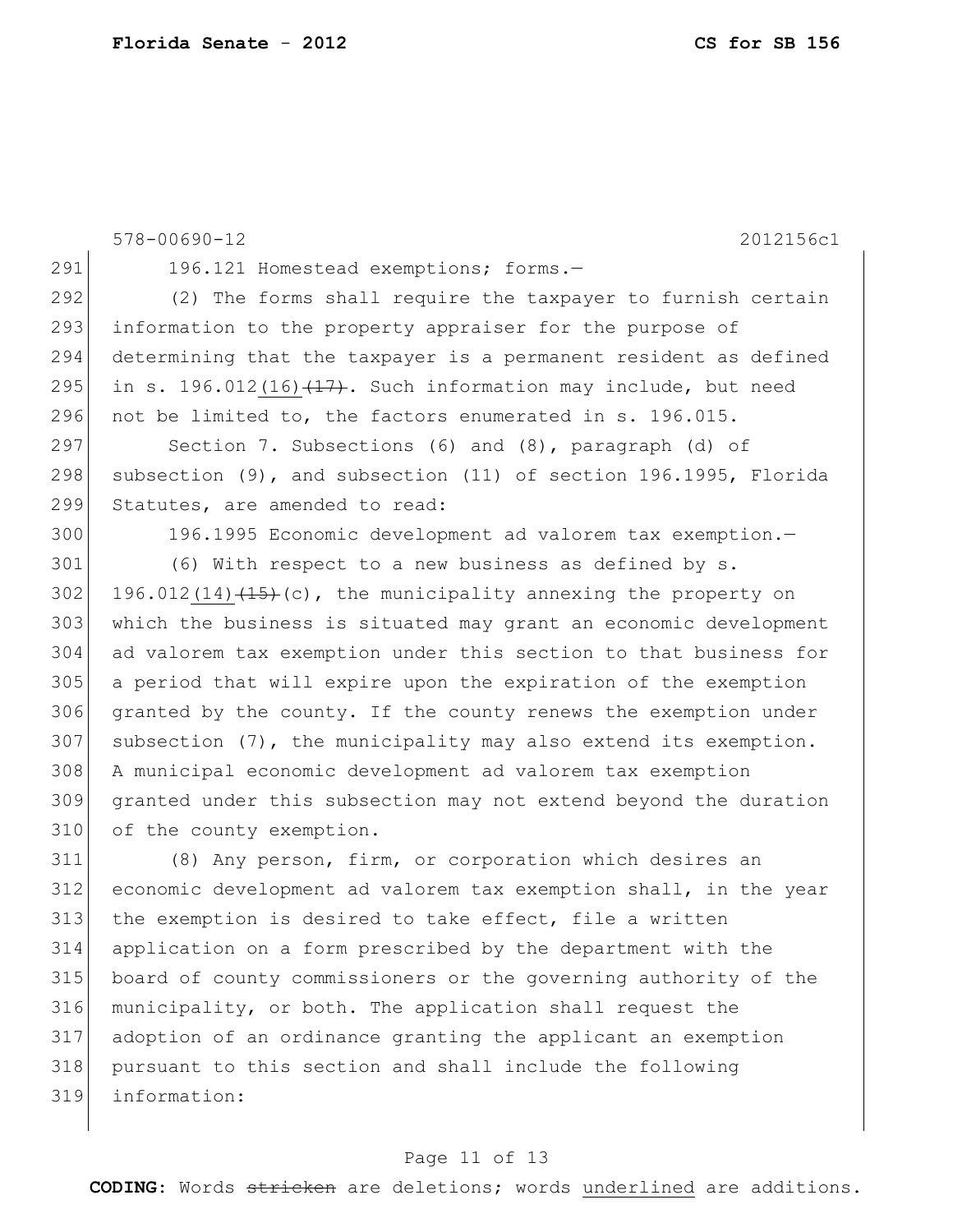578-00690-12 2012156c1 (a) The name and location of the new business or the 321 expansion of an existing business; (b) A description of the improvements to real property for which an exemption is requested and the date of commencement of 324 construction of such improvements; (c) A description of the tangible personal property for which an exemption is requested and the dates when such property 327 was or is to be purchased; 328 (d) Proof, to the satisfaction of the board of county commissioners or the governing authority of the municipality, 330 | that the applicant is a new business or an expansion of an 331 existing business, as defined in s.  $196.012(15)$  or  $(16)$ ; (e) The number of jobs the applicant expects to create along with the average wage of the jobs and whether the jobs are full-time or part-time; 335 (f) The expected time schedule for job creation; and (g) Other information deemed necessary or appropriate by 337 the department, county, or municipality. (9) Before it takes action on the application, the board of county commissioners or the governing authority of the municipality shall deliver a copy of the application to the 341 property appraiser of the county. After careful consideration, the property appraiser shall report the following information to 343 the board of county commissioners or the governing authority of the municipality: (d) A determination as to whether the property for which an exemption is requested is to be incorporated into a new business or the expansion of an existing business, as defined in s.

 $348$  196.012<del>(15) or (16)</del>, or into neither, which determination the

### Page 12 of 13